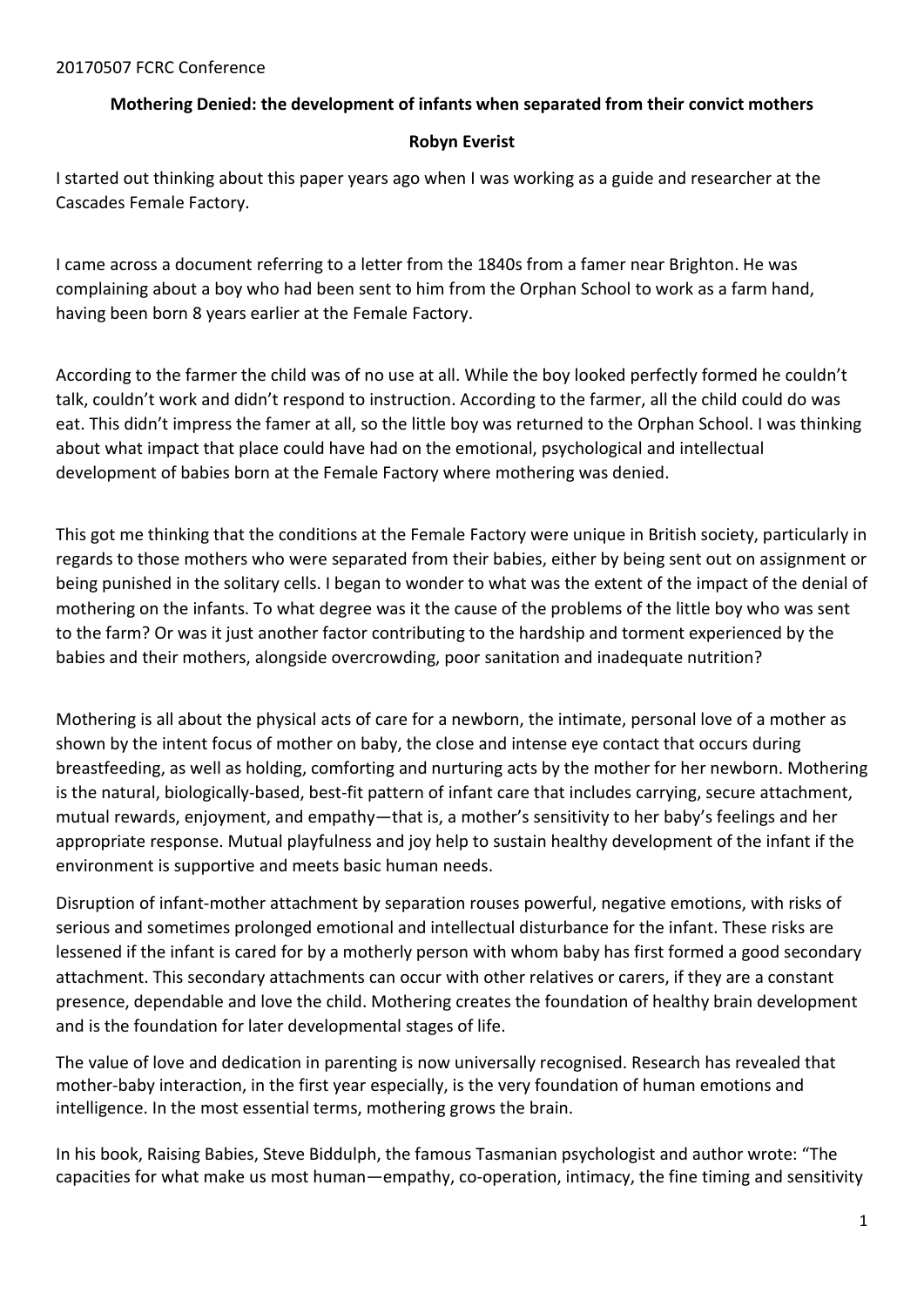that makes a human being charismatic, loving, and self-assured—are passed from mother to baby, especially if that mother is supported and cared for."

Research conducted in high-quality day-care facilities in Sweden revealed that prolonged maternal separations negatively influences the infants' cognitive development and capacity to develop appropriate human interactions.

The highly regarded Canadian Early Years Study found that the infant's early experiences set up lifelong patterns for coping with challenges and new situations. The first 6 months are a particularly sensitive period in the life of an infant when neural pathways in the brain are established, and after this sensitive period has passed it is difficult to alter the function of these pathways. Early experiences have a powerful influence on the infant's later capacity to use language, become literate, and understand the complexities of their environments. Research has shown that there is a vital bond of mother-baby attachment fostered through frequent maternal breastfeeding and this is reflected in improvements in child cognitive functioning. There is also a direct correlation between breast feeding and the psychosocial development of the child.

We know that at the CFF babies were denied mothering as a standard practise, many were weaned at a very early age, especially if the mother was sent out on assignment or was denied access to her baby as a punishment.

So if the mothers weren't at the CFF to mother their own infants, who was? We know that in the nursery at the Female Factory it was a group care situation, with one convict woman being responsible for several babies at once.

Although I think in this image there is a higher carer-to-infant ratio than that which the children would have experienced in the FF.

Modern studies into group care have indicated that there is a higher level of cognitive impairment in children who experience more than 15 hours of non-maternal care a week in the first year. Other compounding factors that would have contributed to delayed and retarded development in children born at the CFF are poor nutrition, high care ratios and poor quality non-maternal care.

In the years 1845 to 1857, 1,143 Children were born to female convicts under sentence in VDL, more than half of them were born at the Cascades FF.

Of these 742 are known to have died, which leaves 401 babies to wonder about. It is often stated that authorities in VDL were indifferent to the fate of the babies born at the FF. This is a neat line to trot out at all occasions when talking about the terrible conditions at the FF. There is no denying that the children and their mothers suffered terribly. But was the situation inside the FF any worse than the situation for the same cohort of children back home in England?

One thing I think we can all agree on – context is an important factor when considering history, so it's important to give some thought to attitudes to mothering during the 1800s.

In the 1800s mothering was idealised, and portrayed as this: (image)

But the reality was more like this: (image)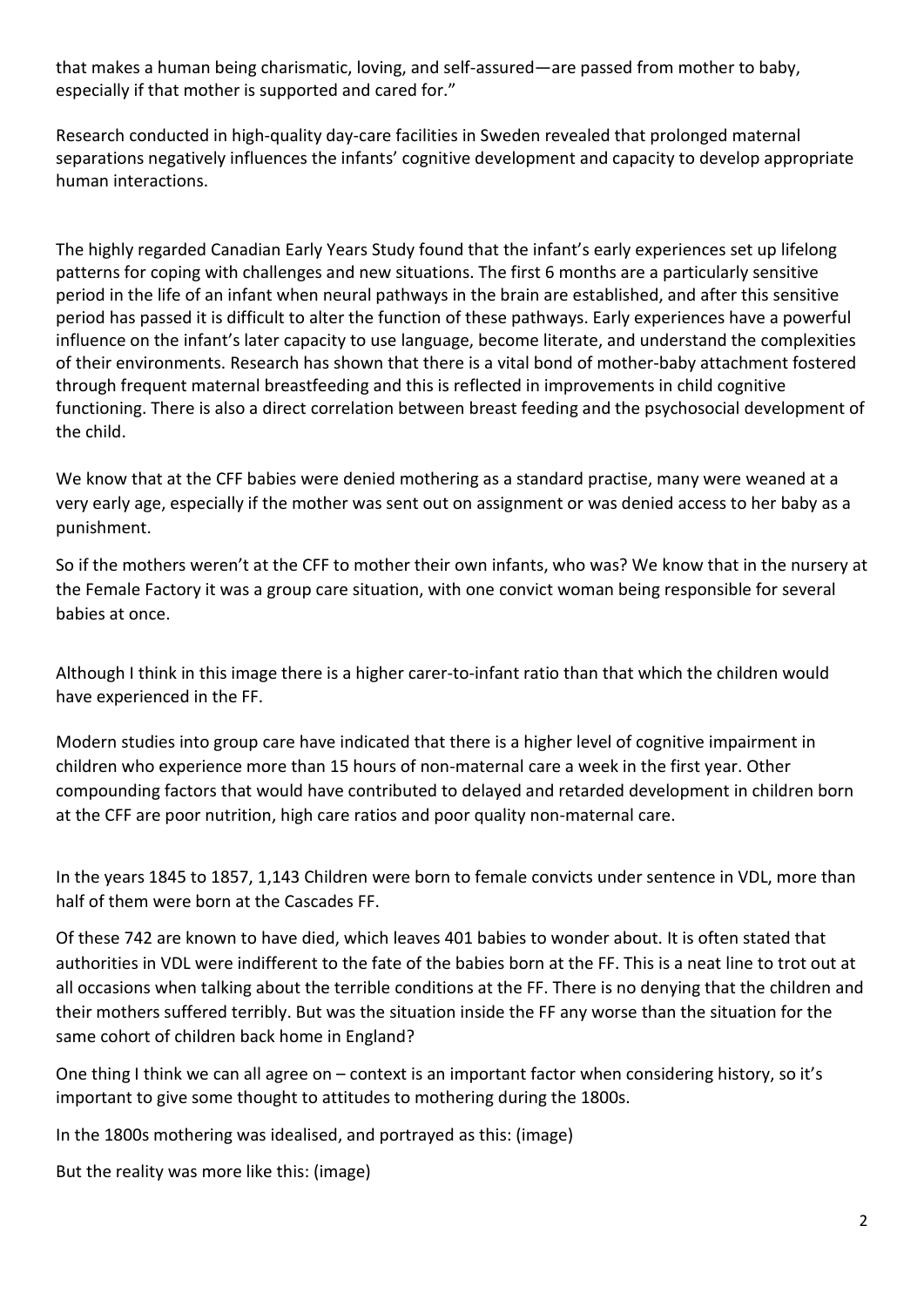What did mothering look like in England in the 1800s? Keep in mind that motherhood as a legal status was only a concept since the 1890s. Prior to that only fatherhood existed in law, and there was a distinct difference between motherhood and mothering.

The upper class mothers did not suckle their own babies, and did none of the intimate mothering.

That work was done for them by a wet-nurse, to feed the infant and a nanny to provide the physical care. The child was presented neat, clean and tidy to the parents once a day for inspection.

The middle class mothers were known to have suckled their own babies for a few weeks, then send the infant out to the home of a woman in the village until they were 'over that difficult age'.

After that the child would be returned to the family home and a nursery maid would be employed to do the child minding there.

Upper class and middle class mothers were taught that children should be treated as young adults, and there was plenty of advice for mothers on mothering, including that of Dr George Napheys in the 1840s.

He wrote - During pregnancy the mother should often have some beautiful scenery painting before her eyes, as well as paintings representing cheerful and beautiful figures, or she should often contemplate some graceful statue.

She should avoid looking at, or thinking of ugly people, or those marked with disfiguring diseases. She should take every precaution to escape injury, fright, and disease of any kind, especially those disorders which leave marks on the person. She should keep herself well nourished, as want of food nearly always injures the child. She should avoid ungraceful positions and awkward attitudes, as by some mysterious sympathy these are impressed on the child she carries. Let her cultivate grace and beauty in herself at such a time, and she will endow her child with them. As anger and irritability leave imprints on the features, she should maintain serenity and calmness."

Once the child was born, further advice for the upper class parents on how to behave with their babies.

The instructions were clear: "Let your behaviour always be objective, and kindly firm. Never hug and kiss them, never let them sit on your lap. If you must, kiss them once on the forehead when they say goodnight. Shake hands with them in the morning. Give them a pat on the head if they have made an extraordinarily good job of a difficult task."

So what about the working class mothers?

During the time of convict transportation, the kind of physical care that working class mothers saw as adequate would today seem like physical neglect. Working class mothers had to work long hours in factories to provide food and shelter for their family, regardless of their desire to mother their infants. Thanks to the demands of the industrial revolution, capitalism and consumerism, working class mothers experienced a significant increase in the cost of living. The situation was worse still for single mothers, as the absent father was free to avoid support and commitment. So what to do with baby if you have to go to work every day?

Usually an older sibling or neighbour's child was given the care of the working class infant. If that was not available then neighbours would be paid to feed and care for the infant. For the working classes the sooner babies were toughened up and made independent of mother the better. If it was possible for the working